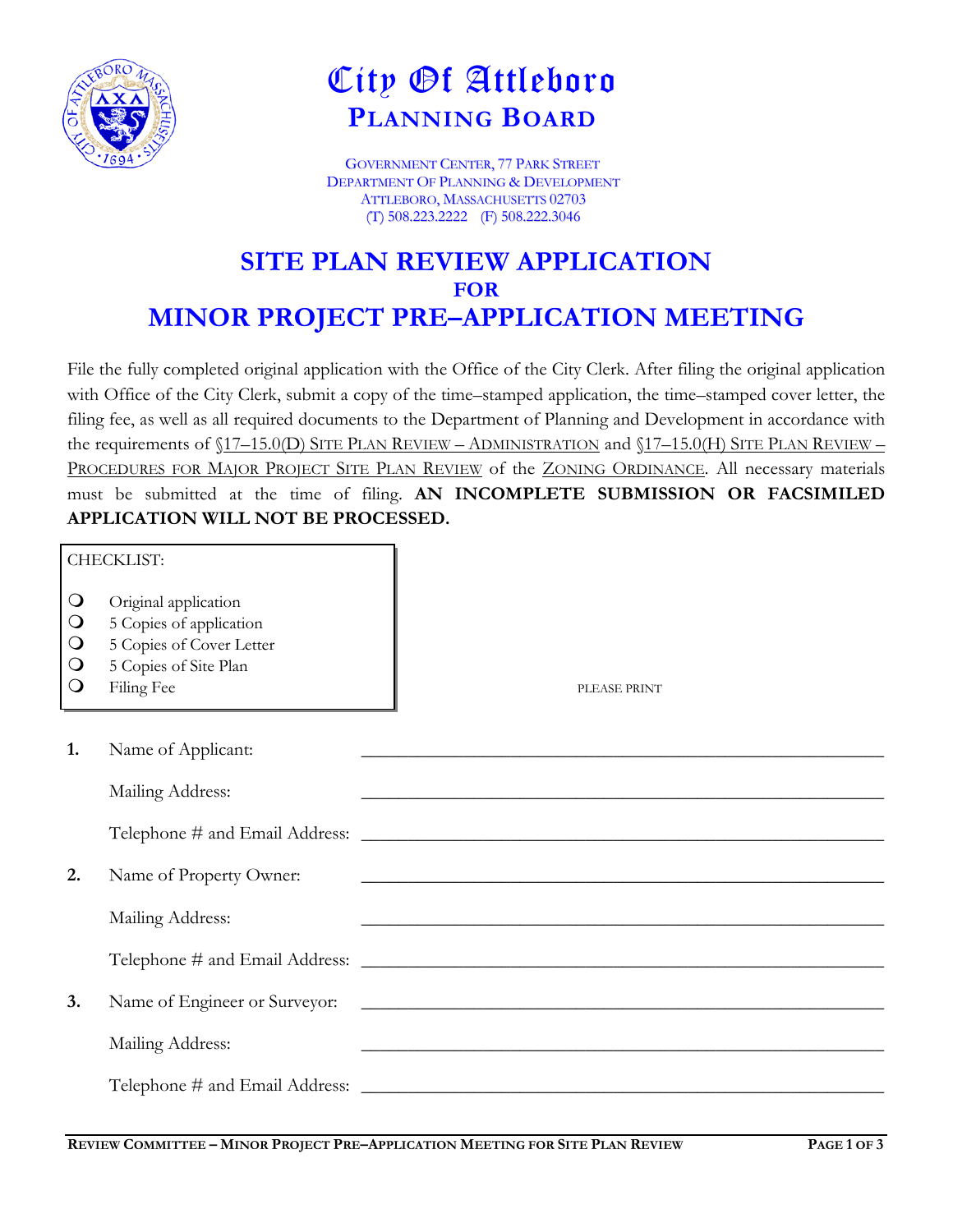|    | 4. Location of Property:   |                                                                                       |
|----|----------------------------|---------------------------------------------------------------------------------------|
| 5. | Deed/Property Recorded In: |                                                                                       |
|    |                            | Book: Page:                                                                           |
|    |                            |                                                                                       |
|    |                            |                                                                                       |
| 8. |                            | Please briefly describe existing site conditions (use additional paper if necessary). |

**9.** Please briefly describe the proposed project (use additional paper if necessary).